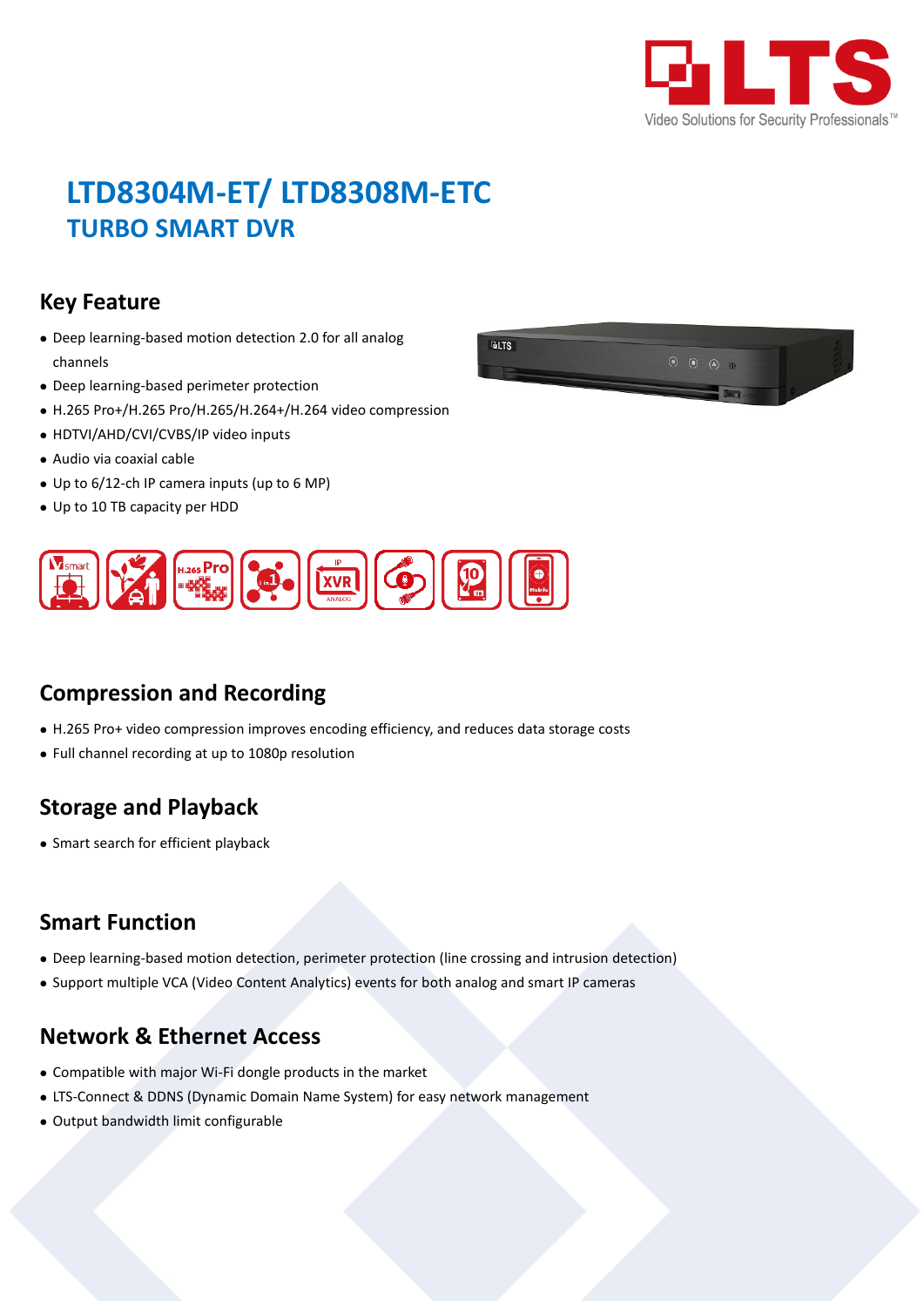

## **Specification**

| <b>Model</b>                            | <b>LTD8304M-ET</b>                                                                                                                                                                                                                                                                                                                                                                                                                                                                                                                                                                 | LTD8308M-ETC                                                                        |  |  |  |
|-----------------------------------------|------------------------------------------------------------------------------------------------------------------------------------------------------------------------------------------------------------------------------------------------------------------------------------------------------------------------------------------------------------------------------------------------------------------------------------------------------------------------------------------------------------------------------------------------------------------------------------|-------------------------------------------------------------------------------------|--|--|--|
| Motion Detection 2.0 <sup>1</sup>       |                                                                                                                                                                                                                                                                                                                                                                                                                                                                                                                                                                                    |                                                                                     |  |  |  |
| <b>Human/Vehicle Analysis</b>           | Deep learning-based motion detection 2.0 is enabled by default for all analog<br>channels, it can classify human and vehicle, and extremely reduce false alarms<br>caused by objects like leaves and lights;<br>Quick search by object or event type is supported;                                                                                                                                                                                                                                                                                                                 |                                                                                     |  |  |  |
| <b>Perimeter Protection<sup>1</sup></b> |                                                                                                                                                                                                                                                                                                                                                                                                                                                                                                                                                                                    |                                                                                     |  |  |  |
| <b>Human/Vehicle Analysis</b>           | Up to 2-ch                                                                                                                                                                                                                                                                                                                                                                                                                                                                                                                                                                         | Up to 4-ch                                                                          |  |  |  |
| <b>Recording</b>                        |                                                                                                                                                                                                                                                                                                                                                                                                                                                                                                                                                                                    |                                                                                     |  |  |  |
| <b>Video compression</b>                | H.265 Pro+/H.265 Pro/H.265/H.264+/H.264                                                                                                                                                                                                                                                                                                                                                                                                                                                                                                                                            |                                                                                     |  |  |  |
| <b>Encoding resolution</b>              | Main stream:<br>When 1080p lite mode not enabled:<br>For 4 MP stream access:<br>4 MP lite@15 fps; 1080p lite/720p/WD1/4CIF/VGA/CIF@25 fps (P)/30 fps (N)<br>For 3 MP stream access: 3 MP/1080p/720p/VGA/WD1/4CIF/CIF@15 fps<br>For 1080p stream access:<br>1080p/720p@15 fps; VGA/WD1/4CIF/CIF@25 fps (P)/30 fps (N)<br>For 720p stream access: 720p/VGA/WD1/4CIF/CIF@25 fps (P)/30 fps (N)<br>When 1080p Lite mode enabled:<br>4 MP lite/3 MP@15 fps; 1080p lite/720p lite/VGA/WD1/4CIF/CIF@25 fps (P)/30<br>fps (N)<br>Sub-stream:<br>WD1/4CIF@12 fps; CIF@25 fps (P)/30 fps (N) |                                                                                     |  |  |  |
| <b>Video bitrate</b>                    | 32 Kbps to 6 Mbps                                                                                                                                                                                                                                                                                                                                                                                                                                                                                                                                                                  |                                                                                     |  |  |  |
| Dual stream                             | Support                                                                                                                                                                                                                                                                                                                                                                                                                                                                                                                                                                            |                                                                                     |  |  |  |
| <b>Stream type</b>                      | Video, Video & Audio                                                                                                                                                                                                                                                                                                                                                                                                                                                                                                                                                               |                                                                                     |  |  |  |
| <b>Audio compression</b>                | G.711u                                                                                                                                                                                                                                                                                                                                                                                                                                                                                                                                                                             |                                                                                     |  |  |  |
| <b>Audio bitrate</b>                    | 64 Kbps                                                                                                                                                                                                                                                                                                                                                                                                                                                                                                                                                                            |                                                                                     |  |  |  |
| <b>Video and Audio</b>                  |                                                                                                                                                                                                                                                                                                                                                                                                                                                                                                                                                                                    |                                                                                     |  |  |  |
| IP video input <sup>2</sup>             | 1-ch (up to 5-ch)<br>Enhanced IP mode on:<br>2-ch (up to 6-ch), each up to 4 Mbps<br>Up to 6 MP resolution<br>Support H.265+/H.265/H.264+/H.264 IP cameras                                                                                                                                                                                                                                                                                                                                                                                                                         | 2-ch (up to 10-ch)<br>Enhanced IP mode on:<br>4-ch (up to 12-ch), each up to 4 Mbps |  |  |  |
| <b>Total bandwidth</b>                  | 72Mbps                                                                                                                                                                                                                                                                                                                                                                                                                                                                                                                                                                             | 96Mbps                                                                              |  |  |  |
| Analog video input                      | 4-ch                                                                                                                                                                                                                                                                                                                                                                                                                                                                                                                                                                               | 8-ch                                                                                |  |  |  |
|                                         | BNC interface (1.0 Vp-p, 75 $\Omega$ ), supporting coaxitron connection                                                                                                                                                                                                                                                                                                                                                                                                                                                                                                            |                                                                                     |  |  |  |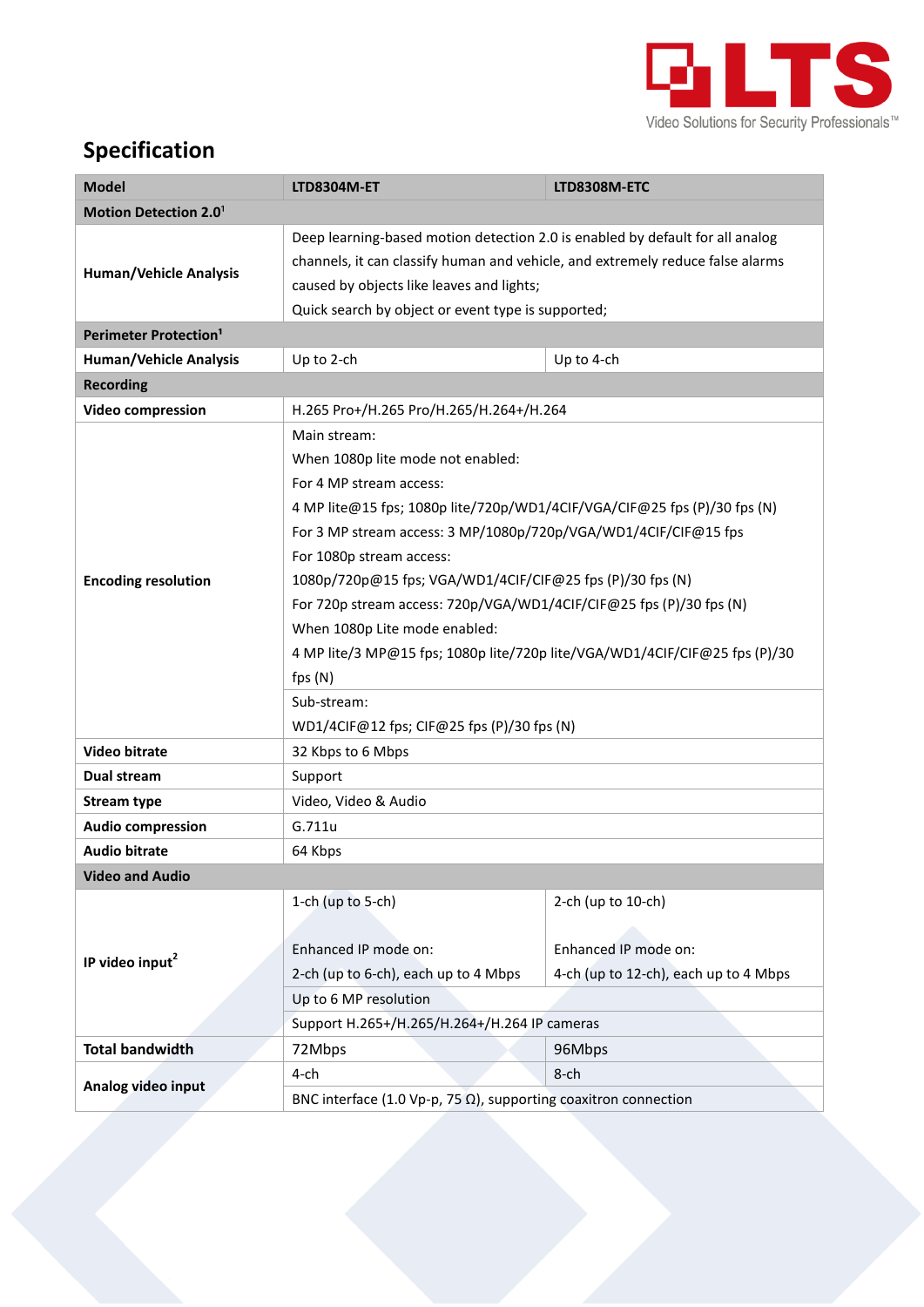

|                                     | 4 MP, 3 MP, 1080p30, 1080p@25 fps, 720p@60 fps, 720p@50 fps, 720p@30 fps,<br>720p@25 fps   |                        |  |
|-------------------------------------|--------------------------------------------------------------------------------------------|------------------------|--|
| <b>HDTVI input</b>                  | *: The 3 MP signal input is only available for channel 1 of LTD8304M-ET, for               |                        |  |
|                                     | channel 1/2 of LTD8308M-ETC                                                                |                        |  |
| <b>AHD input</b>                    | 4 MP, 1080p@25 fps, 1080p@30 fps, 720p@25 fps, 720p@30 fps                                 |                        |  |
| <b>HDCVI input</b>                  | 4 MP, 1080p@25 fps, 1080p@30 fps, 720p@25 fps, 720p@30 fps                                 |                        |  |
| <b>CVBS input</b>                   | PAL/NTSC                                                                                   |                        |  |
| <b>CVBS output</b>                  | 1-ch, BNC (1.0 Vp-p, 75 $\Omega$ ),                                                        |                        |  |
|                                     | resolution: PAL: 704 × 576, NTSC: 704 × 480                                                |                        |  |
| HDMI/VGA output                     | 1-ch, 1920 × 1080/60Hz, 1280 × 1024/60Hz, 1280 × 720/60Hz,                                 |                        |  |
|                                     | 1024 × 768/60Hz, HDMI/VGA simultaneous output                                              |                        |  |
|                                     | 1-ch, RCA (2.0 Vp-p, 1 KΩ)                                                                 |                        |  |
| <b>Audio input</b>                  | 4-ch via coaxial cable                                                                     | 8-ch via coaxial cable |  |
| <b>Audio output</b>                 | 1-ch, RCA (Linear, 1 $K\Omega$ )                                                           |                        |  |
| Two-way audio                       | 1-ch, RCA (2.0 Vp-p, 1 KΩ) (using the first audio input)                                   |                        |  |
| Synchronous playback                | 4-ch                                                                                       | 8-ch                   |  |
| <b>Network</b>                      |                                                                                            |                        |  |
| <b>Remote connection</b>            | 32                                                                                         | 64                     |  |
| <b>Network protocol</b>             | TCP/IP, PPPoE, DHCP, LTS-Connect, DNS, DDNS, NTP, SADP, NFS, iSCSI, UPnP™,<br>HTTPS, ONVIF |                        |  |
| <b>Network interface</b>            | 1, RJ45 10/100 Mbps self-adaptive Ethernet interface                                       |                        |  |
| Wi-Fi                               | Connectable to Wi-Fi network by Wi-Fi dongle through USB interface                         |                        |  |
| <b>Auxiliary interface</b>          |                                                                                            |                        |  |
| <b>SATA</b>                         | 1 SATA interface, up to 10 TB capacity for each disk                                       |                        |  |
| Serial interface                    | RS-485 (half-duplex)                                                                       |                        |  |
|                                     | Front panel: $1 \times$ USB 2.0;                                                           |                        |  |
| <b>USB</b> interface                | Rear panel: 1 × USB 2.0                                                                    |                        |  |
| Alarm in/out                        | N/A                                                                                        |                        |  |
| General                             |                                                                                            |                        |  |
| <b>Power supply</b>                 | 12 VDC, 1.5 A                                                                              |                        |  |
| Consumption                         |                                                                                            |                        |  |
| (without HDD)                       | $\leq 18$ W                                                                                |                        |  |
| <b>Working temperature</b>          | -10 °C to 55 °C (14 °F to 131 °F)                                                          |                        |  |
| <b>Working humidity</b>             | 10% to 90%                                                                                 |                        |  |
| Dimension ( $W \times D \times H$ ) | $315 \times 242 \times 45$ mm (12.4 $\times$ 9.5 $\times$ 1.8 inch)                        |                        |  |
| <b>Weight (without HDD)</b>         | ≤ 1.16 kg (2.6 lb)                                                                         | ≤ 1.78 kg (3.9 lb)     |  |

#### *Note:*

1: Motion detection 2.0, perimeter protection cannot be enabled at the same time. Enable one function will make the other unavailable.

2: Enhanced IP mode might be conflicted with smart events (motion detection 2.0 and perimeter protection) or other functions, please refer to the user manual for details.